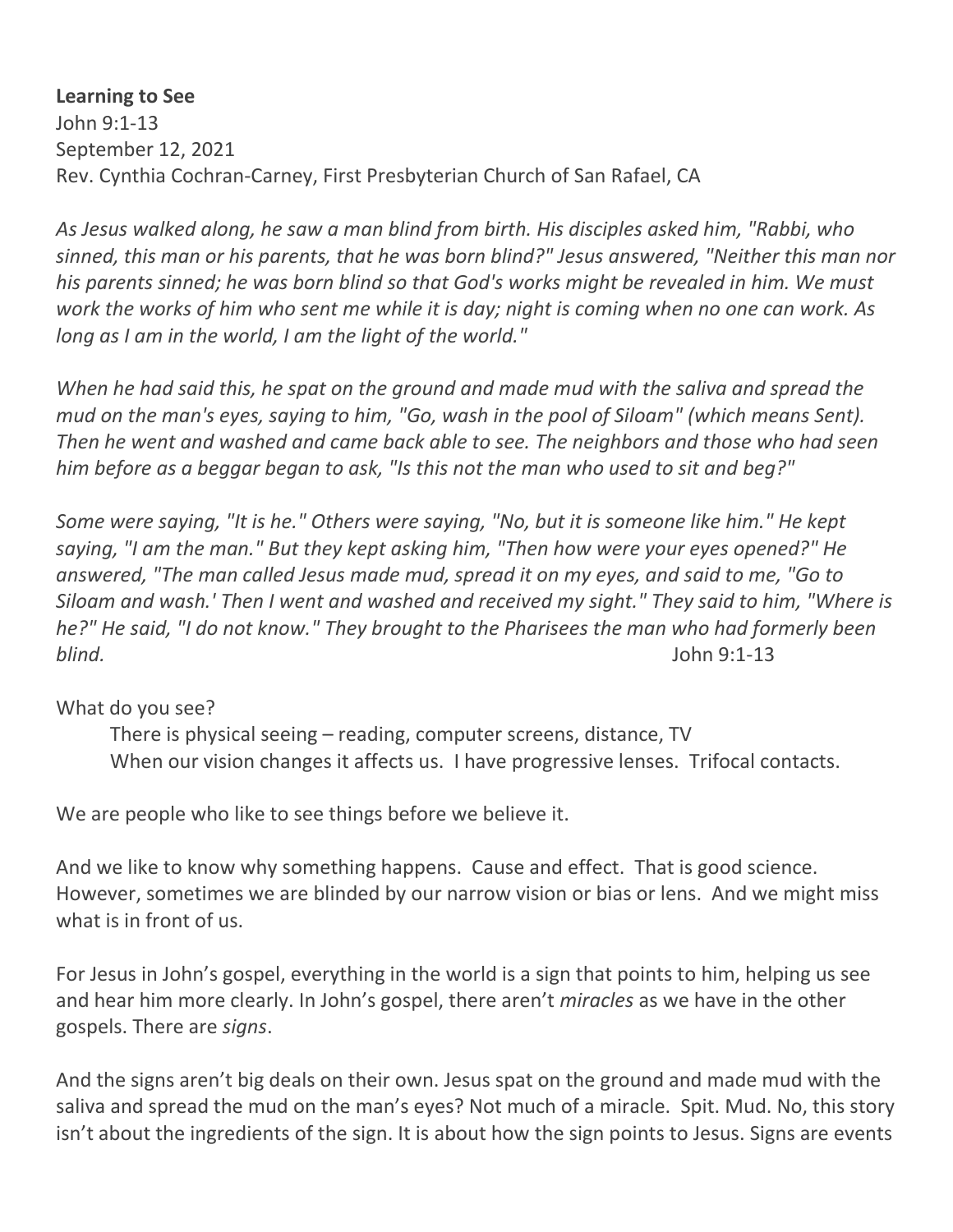and actions that make our vision clearer and make our hearing sharper. Signs change people – their bodies, their minds, their souls, their hearts. (1)

## *Unless they don't.*

For some people in this story, the signs don't improve their vision. This sign, of the man born blind having his sight restored, doesn't in any way, fit with the world they know and can explain. And as such, even though they are asking questions, they seem to be standing there like this: with their hands over their ears and their eyes closed, singing *"la la la la la. Not listening*!"

*What do we see when we look?* That's the question for John. How do we make sure we don't only see what we're already looking for?

This story suggests clear vision doesn't come from being fixated on the HOW or WHY questions that try to quantify, explain away, or control the mystery of faith.

Some people are born blind. Others are born with perfect sight. In the world we live in, some people, not because of any bad decision or choice of theirs, have more than their share of difficulty. Jesus doesn't blame the blind man for his misfortune. Jesus also doesn't praise people for misfortune, as if they are somehow more worthy of God's love because of it. Jesus doesn't explain it all.

And the formerly blind man doesn't either. He's not interested in speculation. They ask him, and they ask him again, about how he was healed.

How did it happen? Who did this? What do you say about him?

For the formerly blind man, it is the act of testifying about his experience that brings him to sight. Yes, Jesus restored his vision, but lots of people have functioning eyes. It was his repeated testimony that seems to move him to seeing who Jesus truly is. "Lord I believe", he says to Jesus at the end of the story.

But the crowd doesn't even recognize the man when he first comes back with his sight. He has to keep telling them, "I am that guy".

So then they ask him, *'fine, if you're the blind man, how can you see now?*'.

"The man called Jesus made mud, spread it on my eyes, and said to me, 'Go to Siloam and wash.' Then I went and washed and received my sight."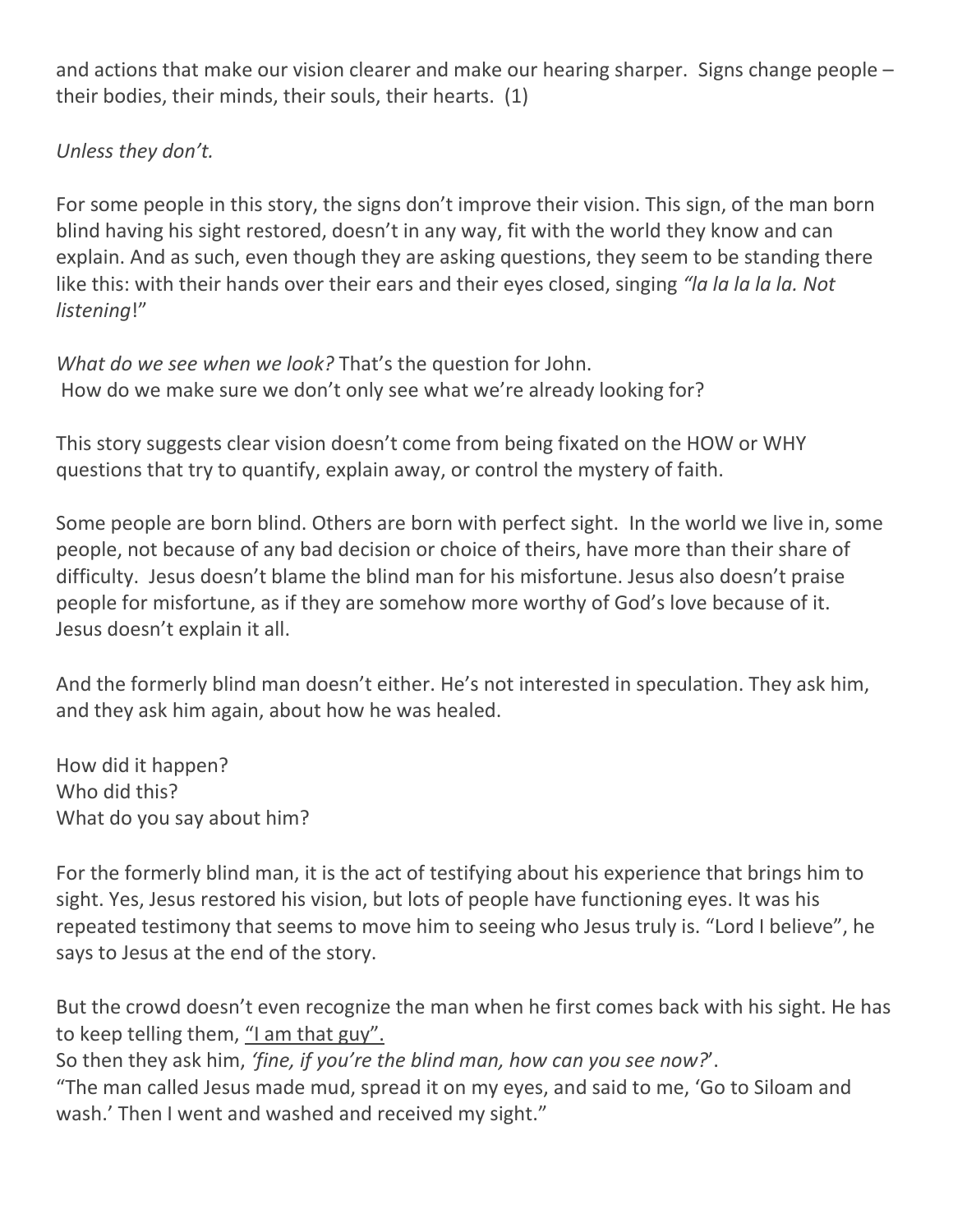He testifies to his experience. He doesn't say that everyone needs to have the same experience he did. He doesn't claim that his experience is more valid than someone else's. He just says what he knows.

They said to him, "Where is he?" He said, "I do not know."

I wish the crowds had asked him, *"What did the mud feel like when he put it on your face? What is it like to see? Is it what you thought it would be?"*

What if instead of trying to make sense of everyone else's experience, we could just enjoy it with them?

But instead they take him to the Pharisees, who sadly get blinded by the technicality of the sign. Jesus made mud on the Sabbath. The mud business doesn't seem like a big deal to us, but Pharaoh had the Israelites make mud into bricks, remember. Because of that long memory, there were rules about working and using mud and making bricks on the Sabbath. But no matter how useful and beneficial those rules had been at the beginning, once the religious leaders have quantified their faith experience into only rules and restrictions, they missed the opportunity to see God.

Through the interrogation with the Pharisees, the formerly blind man doesn't get sidetracked. He keeps telling them what his experience was. And, when pressed, he makes a claim about Jesus. "He is a prophet." His awareness of Jesus seems to be getting clearer for him as it remains muddied for the religious officials. They even all in his parents. They throw up their hands. Not the parents' finest hour. "*Why are you putting us in this uncomfortable situation? We didn't do anything. Just ask him!"* Gee, thanks mom and dad.

But sometimes our families are the last people who can understand our experience of transformation, of God's healing love and grace, of seeing with new eyes.

He continues to speak of his experience and how the sign of Jesus helped him to see. Jesus saw him, spoke to him, did something unusual with the mud, told the man to take the next steps. The man's testimony, his reflection to tell his story becomes stronger.

## *Here is an astonishing thing! You do not know where Jesus comes from, and yet he opened my eyes. … If this man were not from God, he could do nothing.*

And then he's driven out of his community. They decide their preconceptions about God are more important than the man's experience of being healed by Jesus. The story ends with when Jesus comes and finds him and gives him the opportunity affirm his faith.